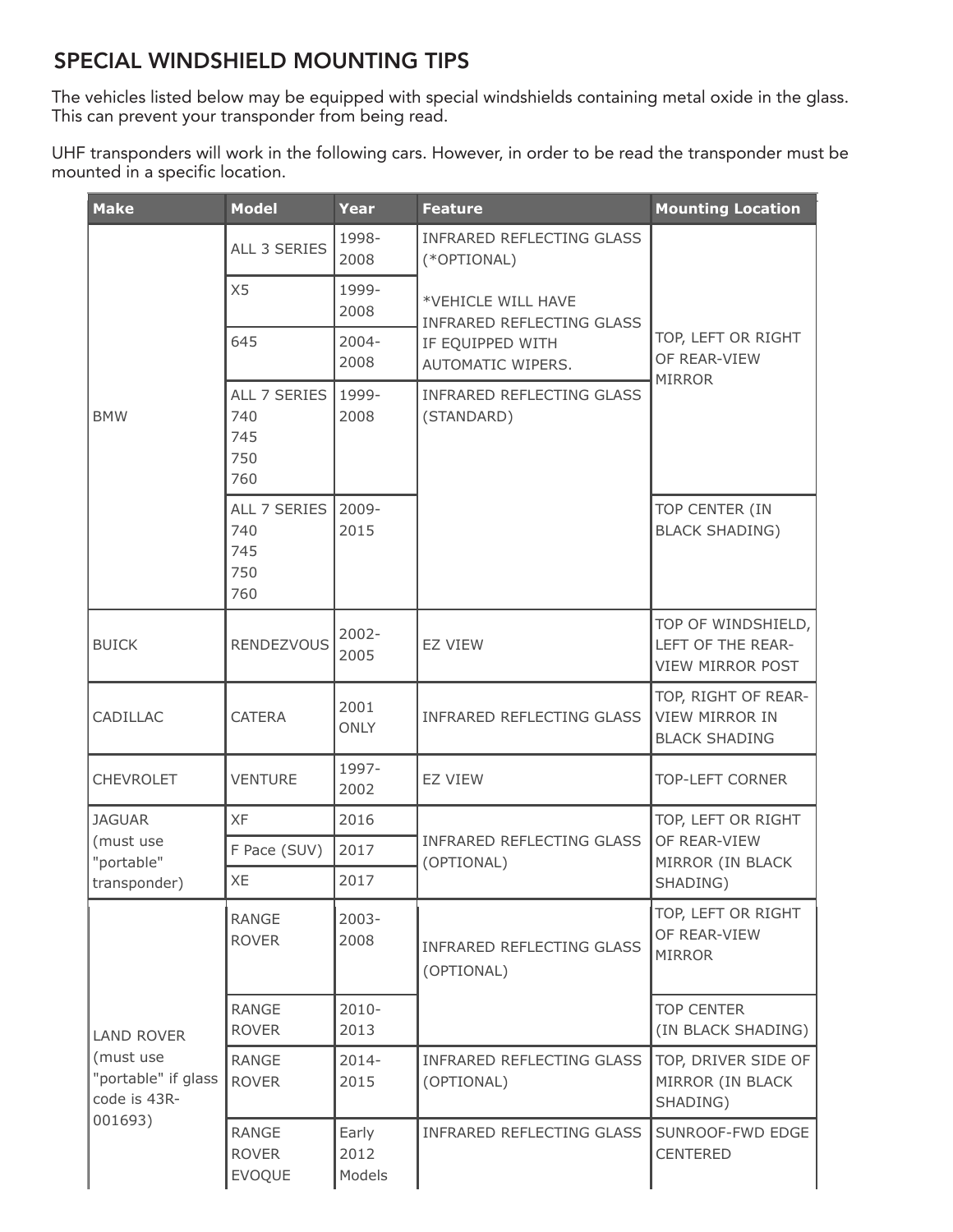|                                              | <b>RANGE</b>                  | Late 2012                                                       | INFRARED REFLECTING GLASS             | TOP, LEFT OF MIRROR                                                |  |
|----------------------------------------------|-------------------------------|-----------------------------------------------------------------|---------------------------------------|--------------------------------------------------------------------|--|
|                                              | <b>ROVER</b><br><b>EVOQUE</b> | Models -<br>Current                                             |                                       | IN CUT-OUT                                                         |  |
| <b>MAYBACH</b>                               | 57 & 62                       | $2002 -$<br>2012                                                |                                       | <b>BOTTOM CENTER</b>                                               |  |
|                                              | $57-S$                        | $2007 -$<br>2012                                                | INFRARED REFLECTING GLASS             | <b>TOP CENTER</b><br>(IN BLACK SHADING)                            |  |
|                                              | $62-S$                        | 2008-<br>2012                                                   |                                       | <b>TOP CENTER</b><br>(IN BLACK SHADING)                            |  |
|                                              | <b>CL CLASS</b>               | $2001 -$<br>2013                                                |                                       | <b>TOP CENTER</b><br>(IN BLACK SHADING)                            |  |
|                                              | E CLASS                       | $2010 -$<br>2013                                                |                                       | (*SEE FOOT NOTE)                                                   |  |
|                                              | <b>GL CLASS</b>               | $2007 -$<br>2013                                                |                                       |                                                                    |  |
| MERCEDES-BENZ                                | <b>ML CLASS</b>               | $2006 -$<br>2012                                                |                                       | TOP CENTER (IN<br><b>BLACK SHADING)</b>                            |  |
|                                              | R CLASS                       | $2006 -$<br>2012                                                |                                       |                                                                    |  |
|                                              | S CLASS                       | $2001 -$<br>2013                                                | INFRARED REFLECTING GLASS             |                                                                    |  |
| S CLASS<br>(with "Night View<br>Assist")     | 2007-2015                     | $(*SEE"$<br><b>FOOT</b><br>NOTE)                                |                                       |                                                                    |  |
| <b>SL CLASS</b><br>(except SL500 &<br>SL600) | 2003-2008                     | <b>TOP</b><br><b>CENTER</b><br>(IN)<br><b>BLACK</b><br>SHADING) |                                       |                                                                    |  |
| CL CLASS<br>(with "Night View<br>Assist")    | 2001-2014                     | $(*SEE"$<br><b>FOOT</b><br>NOTE)                                |                                       |                                                                    |  |
| <b>OLDSMOBILE</b>                            | <b>SILHOUETTE</b>             | 1997-<br>2002                                                   | <b>EZ VIEW</b>                        | <b>TOP-LEFT CORNER</b>                                             |  |
| <b>PONTIAC</b>                               | <b>AZTEK</b>                  | $2001 -$<br>2005                                                | EZ VIEW                               | TOP OF WINDSHIELD,<br>LEFT OF THE REAR-<br><b>VIEW MIRROR POST</b> |  |
|                                              | <b>MONTANA</b>                | 1999-<br>2002                                                   | <b>EZ VIEW</b>                        | <b>TOP-LEFT CORNER</b>                                             |  |
|                                              | <b>TRANSPORT</b>              | 1997-<br>1998                                                   |                                       |                                                                    |  |
|                                              | <b>CAYENNE</b>                | $2003 -$<br>2007                                                | SOLAR CONTROL<br>GLASS(OPTIONAL)      | TOP, LEFT OR RIGHT                                                 |  |
| <b>PORSCHE</b>                               | <b>MACAN</b>                  | $2015 -$<br>2015                                                | THERMAL INSULATED GLASS<br>(OPTIONAL) | OF REAR-VIEW<br><b>MIRROR</b>                                      |  |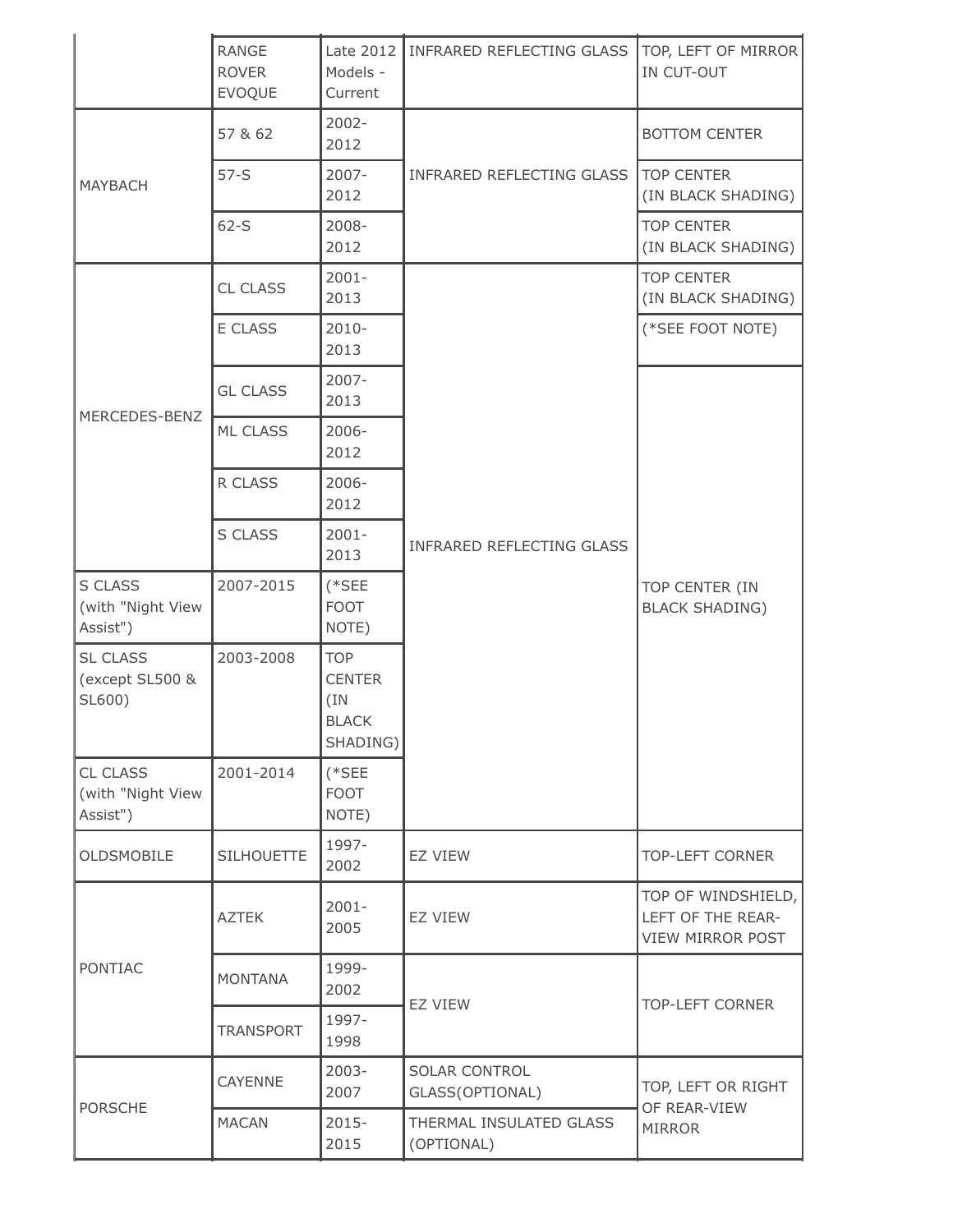|             | <b>PHANTOM</b> | 2004-            | INFRARED REFLECTING GLASS | TOP, LEFT OR RIGHT<br>OF REAR-VIEW      |
|-------------|----------------|------------------|---------------------------|-----------------------------------------|
| ROLLS-ROYCE |                | 2007             |                           | <b>MIRROR</b>                           |
|             | <b>WRAITH</b>  | $2014 -$<br>2015 | INFRARED REFLECTING GLASS | TOP CENTER (IN<br><b>BLACK SHADING)</b> |

nned with "Night" GL CLASS 2007- 2013 \*Contact Customer Service Center for proper mounting location on 2007-2012 Mercedes-Benz S-Class equipped with "Night View Assist".

r Car *mnashera rea* need a front exterior license plate transponder.\*<br>-Please note the following car *windshield features* . If your car has one of these windshields, you will

| <b>Make</b>         | <b>Model</b>          | <b>Year</b>  | <b>Windshield Feature</b> |  |
|---------------------|-----------------------|--------------|---------------------------|--|
| <b>ASTON MARTIN</b> | VANQUISH              | 2001-2007    | <b>HEATED</b>             |  |
|                     | VANTAGE               | 2003-2008    |                           |  |
| <b>AUDI</b>         | A6                    | 1998-2003    | <b>SIGLASOL</b>           |  |
|                     | A8                    | 1998-2003    |                           |  |
| <b>BUICK</b>        | ROADMASTER SEDAN      | 1993-1996    | <b>PPG SUNGATE</b>        |  |
|                     | LESABRE               | 1992 ONLY    | <b>HEATED</b>             |  |
|                     | PARK AVENUE           | 1991-1992    |                           |  |
| CADILLAC            | <b>CONCOURS</b>       | 1993-1998    | <b>HEATED</b>             |  |
|                     | <b>DEVILLE</b>        | 1989-1999    |                           |  |
|                     | <b>ELDORADO</b>       | 1992-2002    |                           |  |
|                     | <b>FLEETWOOD</b>      | 1989-1992    |                           |  |
|                     |                       | 1993-1996    | PPG SUNGATE               |  |
|                     | <b>SEVILLE</b>        | 1992-1999    | <b>HEATED</b>             |  |
|                     | <b>SIXTY SPECIAL</b>  | 1993 ONLY    |                           |  |
|                     | <b>TOURING SEDAN</b>  | 1992-1998    |                           |  |
| CHEVROLET           | CAPRICE               | 1993-1996    | PPG SUNGATE               |  |
|                     | CORVETTE ZR-1         | 1990-1995    | <b>HEATED</b>             |  |
|                     | <b>IMPALA</b>         | 1993-1996    | PPG SUNGATE               |  |
| <b>FORD</b>         | <b>CROWN VICTORIA</b> | 1988-1992    | <b>INSTA-CLEAR</b>        |  |
|                     | <b>TAURUS</b>         | 1986-1991    |                           |  |
| <b>JAGUAR</b>       | S-TYPE                | 2000-2004    | <b>HEATED</b>             |  |
|                     | <b>VDP</b>            | 1999-2004    |                           |  |
|                     | XJ SERIES             | 1999-2004    |                           |  |
|                     | <b>XK SERIES</b>      | 1999-2004    |                           |  |
|                     | XF                    | 2010-Current |                           |  |

ROLLS-ROYCE 2007 MIRROR